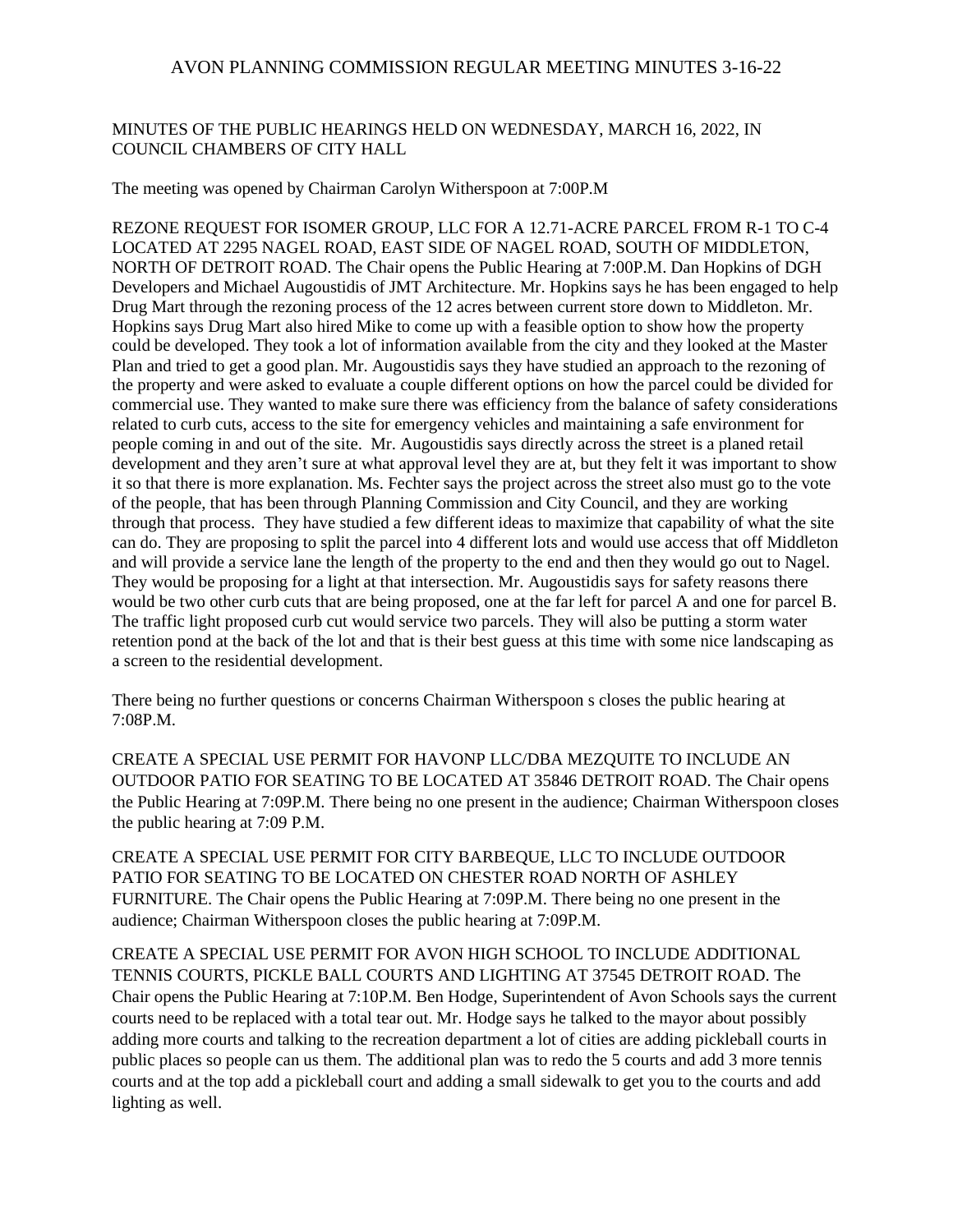Gaye St. John, 37108 Hunters Trail, says if you are using the pickleball courts for the community are they going to be able to be used during school time and where will they park? Mr. Hodge says you will pull into the main entrance there is parking that will be redone and will have visitor parking and there will be grass parking as well. When kids are in session there will be talk about how many spots could be by the courts. Ms. St John is an avid pickleball player and most of the pickleball courts are at parks and not at schools. Her concern living by a school is the traffic and parking and is wondering why it's at the school and not at the parks since you must build the courts anyways. Her second issue is the school traffic and now having community coming in and its going to make it worst. The gate in the back doesn't work all the time, its either open, or broke or people are lifting it up, it's a lot. Ms. St. John says she appreciates the gate, but it seems like more times it open and not closed. With the PAC opening, that will create more issues with parking and traffic, and they have a lot of small children on the street and are concerned about it. She says if you must build, she suggests them being built at a park.

Joshua Horner, 37112 Hunters Trail says his biggest concern with the High School is with all the construction and traffic, he's all for making sure our community, our athletes, our student body have good places to plan on and his issue is with all the improvements they are doing things are going to get back logged and will run into next school year and will have more traffic on their street. Mr. Horner says the traffic is full on the street and cars are not parking and lining up on the street blocking the driveways so no one can get in or out of their driveway. Mr. Horner says there is a nice radar sign, and the kids and parents are still speeding. He is concerned for the safety of the little kids who live on that street and doesn't want anything bad to happen. Mr. Horner says they must force their way out of their own homes and a solution must be made to make the traffic better and enforcing the no parking on the street. We are all for helping and making sure we have nice things in our community but at the same time, we are asking for results from something that has been an issue for years.

Trica Glending, 37126 Hunter Trail which is the house behind the parking lot and says in addition to what the two people prior have said with the traffic, its unbelievable. Ms. Glending says there is no buffer on the back side of the parking lot and with there being no leaves on the trees, its extremely loud and the lights go shining into their house. She would ask that a buffer be places on the parking lot side and with the additional parking and lights, its going to make it worse.

Mr. Hodge says we talked about one pickle ball court, and they are looking to see if they are universal courts which means they can also do temporary lines with the OHSAA rules are with those lines. He said they had a safety meeting Monday with the City, and they completely understand what they are saying about the gate and its unfortunately its not the kids, its adults, they are adding cameras to help with that as well. Speed bumps will be added to slow people down and they are talking about restricting that gate even more as much as they can after school hours. He does understand we have to get kids in and out of school and we know that is a busy time. There will be no reason for them to open the gate for the pickleball courts they could enter off Detroit. The schools and the city are working together to work on traffic on both ways in and out and have a follow up meeting later this month. Mr. Hodge says they are going to start the high school an hour earlier to schedule kids intentionally, so they are all not coming and going at the same time.

Jerry Plas, 37577 Detroit Road asks how is the engineering firm going to handle the existing storm water runoff? Mr. Hodge says they will have them study that with our director of operations, that is in the bid as well since there is drainage in the front from the parking lot, they know that some of it needs to be redone. Mr. Plas says it is discharged into an existing detention basin that has remained dry for 25 years and now it's a 5-unit cesspool, how will that be addressed. Mr. Hodge says he will have to have the engineer's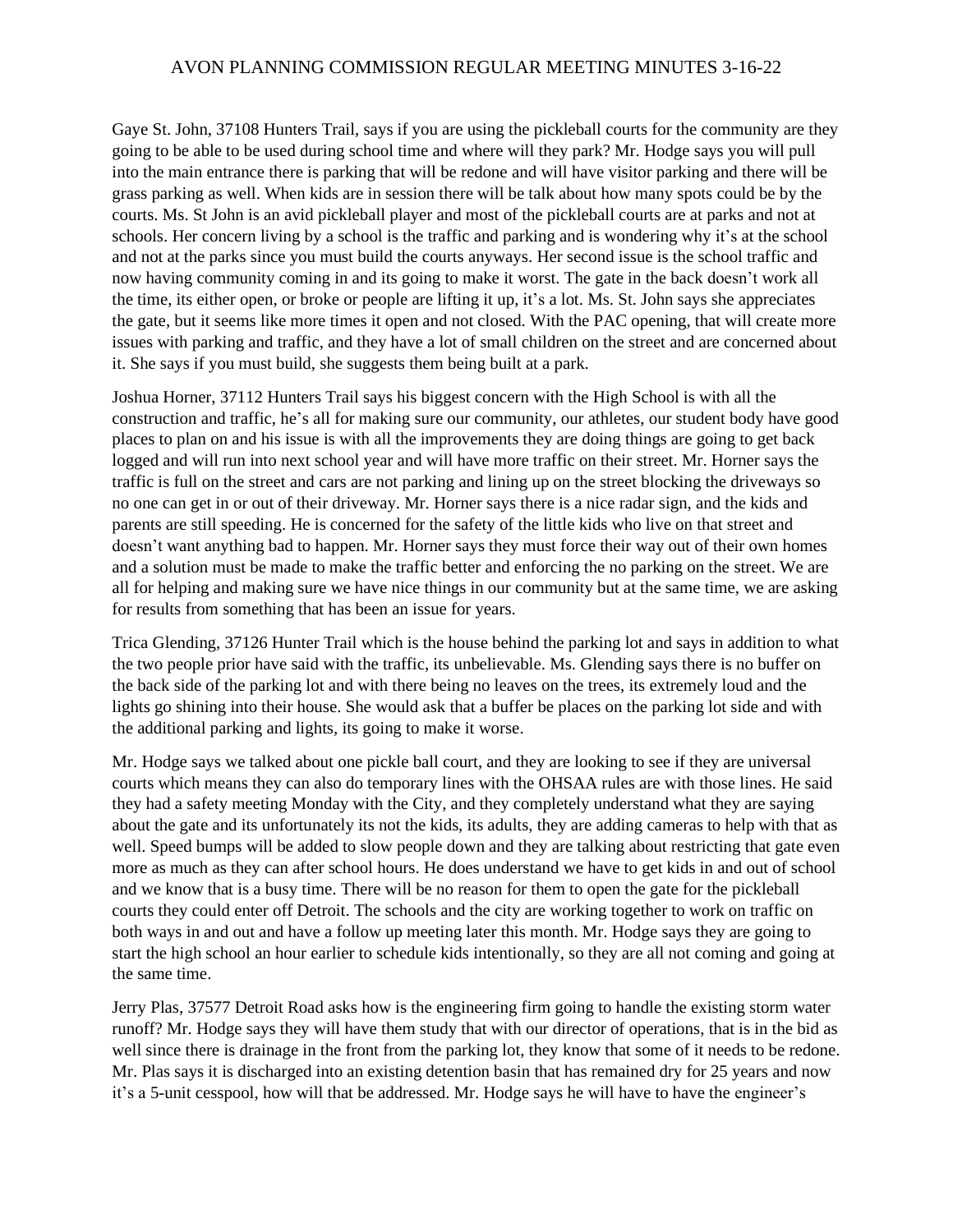study that more. Mr. Plas says for the health, safety and welfare of the people playing on the courts, he recommends you investigate that. There are five little ponds that have algae, stagnant water, and dead grass, you don't want people playing on that courts with all the bugs.

There being no further questions or concerns Chairman Witherspoon s closes the public hearing at  $7.26P$  M

AMEND THE PRELIMINARY PLAT FOR FIELDSTONE SUBDIVISION TO INCLUDE 42 NEW SINGLE-FAMILY HOMES TO BE LOCATED NORTH OF SCHWARTZ ROAD, WEST OF STONE WHEEL RUN STREET. The Chair opens the Public Hearing at 7:26P.M. Jim Gamellia says the amended plan deals with trying to house the additional storm water on the site and the result of that was a curvature in the road and that is why its back tonight.

Michelle Miceli, 3086 Stone Wheel wants to know since the last time they were here in October you said nothing was approved now a couple weeks ago all the woods behind her home were destroyed. She wants to know how far they are going to go back behind their homes and if you are destroying all the trees or leaving some trees for them. Mr. Gamellia says the clearing is going to go back to Grismill from south to north, they are trying to save some of the trees on the eastern side of the property. There is a small band they are going to try to save. Mr. Gamellia says he is not sure how far the clearing with go yet and that would be part of the phase 2 and that will be addressed then. Ms. Miceli asks when will that take place? Mr. Gamellia says if he had to guess, it would be later part of 2023.

Anthony Lauricia, 3198 Stone Wheel says his concern is once this construction starts with the houses being built on Schwartz Road and the new subdivision, the road is getting all torn up with the construction traffic and going to tear up the road more. Do they plan on coming down Stone Wheel and making a left on Grismill to get back in there to work? Mr. Lauricia says Schwartz Road was complete mess last year with the mud and gravel. Mayor Jensen says Mr. Cummins could answer this more but there should be no truck traffic down there for that development it will have to be off Schwartz Road, if there are trucks that go through there, we will address it with the Police. Mr. Lauricia says when the development across the street is going in, is there anything you can do about getting those contractors to start cleaning up the road. Mayor Jensen says if you see it, call the city and we can make sure they get it taken care of, they should be maintaining it as it is. Mayor Jensen says there is an ordinance that says they must keep it clean.

Mark Hastings, 3147 Stone Wheel says his residents on the west side of the street are concerned about water drainage and how the new homes are going to be maintained so their yards don't get the runoff water, they are already wet as it is. They are also concerned about the traffic for construction on their street. Mr. Hastings asked if there is a traffic plan for managing the additional traffic.

Mr. Gamellia says thank you for bringing that up and will give his email so they can work through some of this stuff as it comes up. Mr. Szucs his engineer is working with the city to make sure that all the new homes keep their own water.

Mr. Cummins says it's been a special effort made along both sides for back yard drainage to stay within that subdivision to stay and be managed within their subdivision. Their plans are still under review and have tried to their credit to try and maintain and save some existing trees while still providing an adaquet back yard drainage system.

Brian McNett, 2944 Stone Wheel says the last time they were here there was a proposed traffic study and asks if that was completed. Mr. Cummins says the applicant did prepare a traffic study and it showed a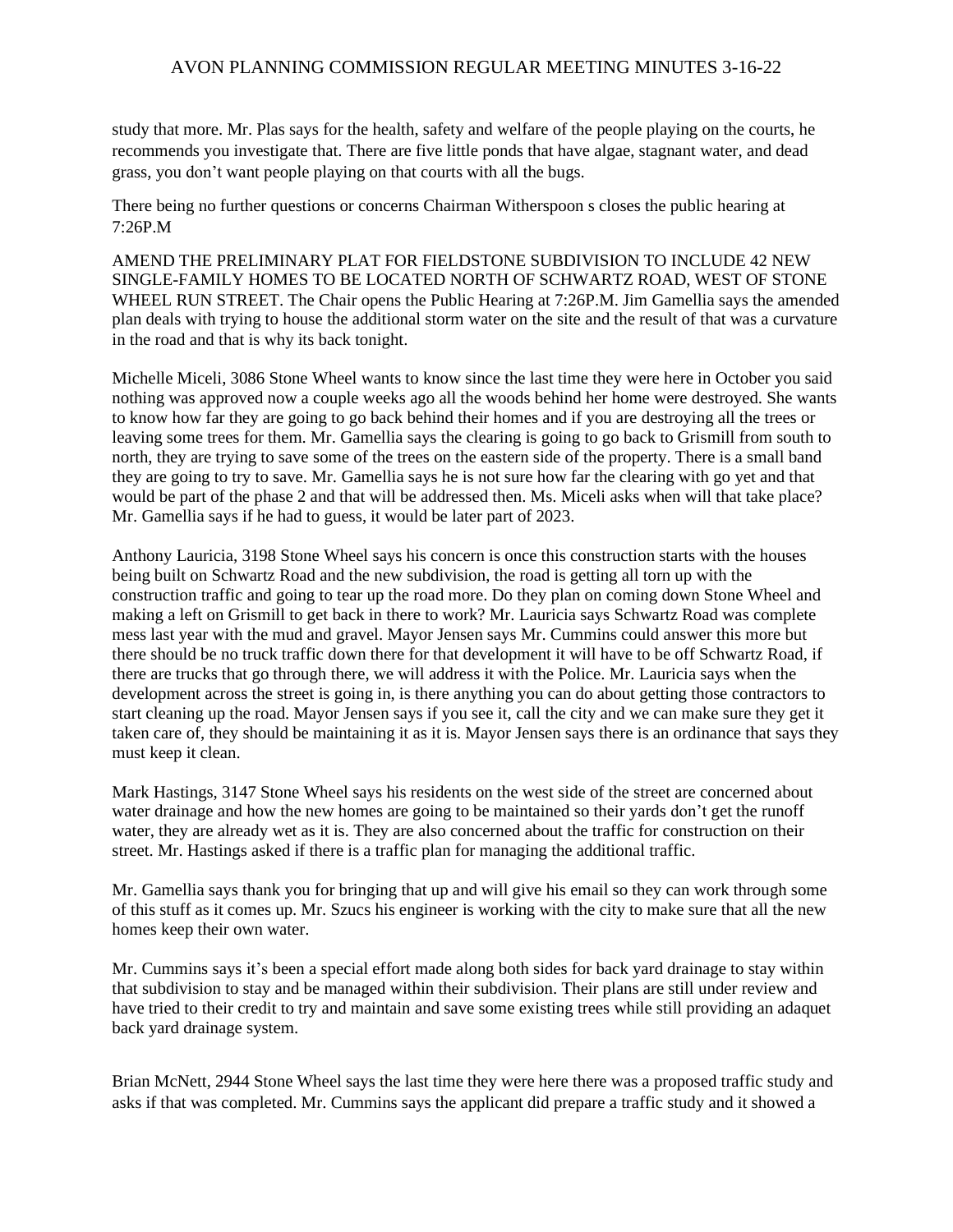turn lane was not needed to serve the proposed development. Mr. McNett says there is a lot of concern with the maintenance of the road with all the construction traffic, it is falling apart. Mr. Cummins says he agrees it will stay on the maintenance radar as with Jaycox and Nagel as they will need to be resurfaced. There was some work done to improve the drainage a few years ago, the city will continue to make efforts to potentially widen that road somewhat and fix up the surface over time, yes, it's something they will be watched.

There being no further questions or concerns Chairman Witherspoon s closes the public hearing at 7:37P.M

AMEND THE PRELIMINARY PLAT FOR RED TAIL SUBDIVISION NO. 17 TO INCLUDE19 NEW SINGLE-FAMILY HOMES LOCATED EAST OF ST. THERESA OFF RESERVE WAY AT ST. ANDREWS. The Chair opens the Public Hearing at 7:37P.M. There being no one present in the audience; Chairman Witherspoon closes the public hearing at 7:37P.M.

AMEND THE PLANNING AND ZONING CODE, SECTION 1264.04E AREA AND DENSITY REGULATIONS. The Chair opens the Public Hearing at 7:37P.M. There being no one present in the audience; Chairman Witherspoon closes the public hearing at 7:38P.M.

MINUTES OF THE REGULAR PLANNING COMMISSION MEETING HELD ON WEDNESDAY, MARCH 16, 2022, IN COUNCIL CHAMBERS OF CITY HALL

Present: Bill Fitch; Bryan Jensen, Mayor; Jim Malloy; Scott Radcliffe; Carolyn Witherspoon, Chairman; Ryan Cummins, City Engineer; Pam Fechter, Planning Coordinator; John Gasior, Law Director; Duane Streator, Safety Director and Jill Clements, Secretary.

## MINUTES OF THE REGULAR MEETING-FEBRUARY 16, 2022

A motion was made by Mr. Malloy, seconded by Mayor Jensen to dispense with the reading of the minutes of the Regular Meeting held on February 16, 2022, and to approve the said minutes as published. The vote was: "AYES" All. The Chair declared the motion passed.

#### ADDITIONS/DELETIONS

Mr. Malloy, seconded by Mayor Jensen to delete item #18 Fieldstone Landing Subdivision at the Planning Coordinator request. A motion was made by the vote was: "AYES" All. The Chair declared the motion passed.

A motion was made by Mr. Malloy, seconded by Mayor Jensen to delete item #20 Nagel Farms at the applicant request. The vote was: "AYES" All. The Chair declared the motion passed.

A motion was made by Mr. Malloy, seconded by Mayor Jensen to delete item #21 Red Tail Subdivision No. 17 at the applicant's request. The vote was: "AYES" All. The Chair declared the motion passed.

A motion was made by Mr. Malloy, seconded by Mayor Jensen to delete item #22 Red Tail Subdivision No. 17 at the applicant's request. The vote was: "AYES" All. The Chair declared the motion passed.

A motion was made by Mr. Malloy, seconded by Mayor Jensen to approve the amended agenda. The vote was: "AYES" All. The Chair declared the motion passed.

Mayor Jensen says some people might leave but wanted to say the concern on Schwartz Road will be a tricky situation as once that development starts, we must decide when to repave and slightly widen that.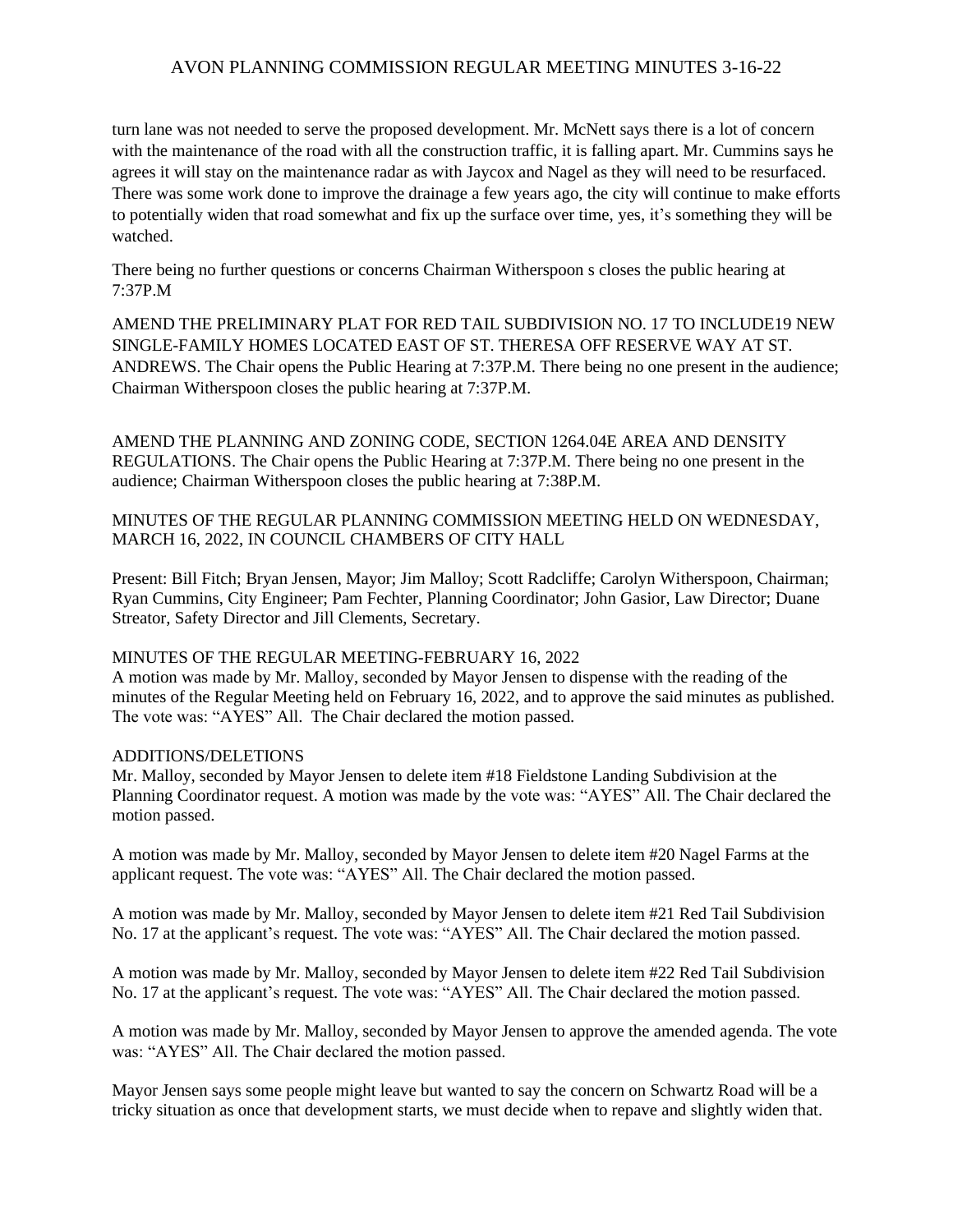The challenge is when the development starts at what point do they do that since there will be two developments going in and don't want to do it too soon to have it destroyed by truck traffic, so he asks that the residents be patient with them as they are working to do the best for that area.

Richard Miceli, 3086 Stone Wheel asks does it make sense to repave it now before the construction starts because it is bad, and he ripped his tire in half on the pothole. He does the coffee test, puts a cup in the car and drive down the street and try to take a sip of that coffee if you can, now you can't. Why don't you repave now, do the construction, and repave again? Mayor Jensen says right now what we have budget for this year, it is not in that for this year, but we need to look at what the cause is and if its construction we need to make the construction responsible for that. Mr. Miceli says his taxes went up 1200 bucks and he doesn't know about anyone else but his house alone over the past year. Mayor Jensen says that 11% of that comes back to the city, most of your taxes does not go back to the city. Mr. Miceli says he hates marshmallow words, we'll investigate it, we'll keep an eye on, we will get back to it later, it's all those fluff words don't mean anything. All these people hear this from politicians and people in public office all the time. Give us a time frame with results.

ISOMER GROUP, LLC dba DISCOUNT DRUG MART-FIRST PRESENTATON-REZONE DJH Developers representing Isomer Group, LLC dba Discount Drug Mart are requesting taking a 12.71-acre parcel PPN ending in -196 and rezoning it from R-1 to C-4 located at 2295 Nagel Road located on the east side of Nagel Road, south of Middleton and north of Detroit Road.

Ms. Fechter says she wants to let the group know the process for this rezoning because the land is located where it's located it is required to go in front of the people in November. They are here now to get a positive or negative referral to City Council, and they will make their final decision and then it will go to the ballot. This is to get them through the process, but final determination will be by the vote of the people.

Mayor Jensen says he has issues with the layout showing the three possible curb cuts and the light, the traffic is already an issue. If you look at the proposed on the other side that the residents still must vote for, typically that corner lot would be a right in and right out but as you see where Levin and that strip is, there is one entrance and that is off Middleton. Mayor Jensen would like to see that same concept on that side, he doesn't want to see curb cuts on Nagel with how heavy the traffic is. Mr. Hopkins asks the one for the proposed development is that a right in and right out only? Mayor Jensen says that is what they would request but he doesn't know if we made it that far. Mr. Cummins says Drug Mart is a client of his company and he has not been part of any review and removes himself but to the mayor's point, he will say it's been common for us across town in high traffic areas request minimalization of access points, right in, right out. Mayor Jensen says he would not be in the position to vote with the way it is set up right now. Ms. Fechter asks if they will have time if they come back next month. Mr. Gasior says yes, they have time. Mr. Hopkins asks Mayor Jensen other than that concern; he wants to make sure he understands on parcel A. Mayor Jensen says its all 3 of them if they were right in and right out but he would be opposed putting it in front of the ballot if we allow that to go forward. The curb cuts for parcel A and B you think should be right in and right out, Mayor Jensen says, and C and he would be opposed to a traffic light right there as the back up goes almost to Middleton. Mr. Hopkins says they took the master plan into consideration based on the future development in the area. Mr. Hopkins says he is not sure what the feeling is on the other side if all the residential side will be rezoned as well if all the east side becomes commercial development. Mr. Hopkins says the drive along the back to service what they would need and exit at another light. The light was placed halfway between the light on Detroit and Middleton as more of a projection for down the road. Mr. Hopkins says you would be comfortable with the right in and right out and Mayor Jensen says yes. Mr. Hopkins says Drug Mart is in it for the long haul and they want to make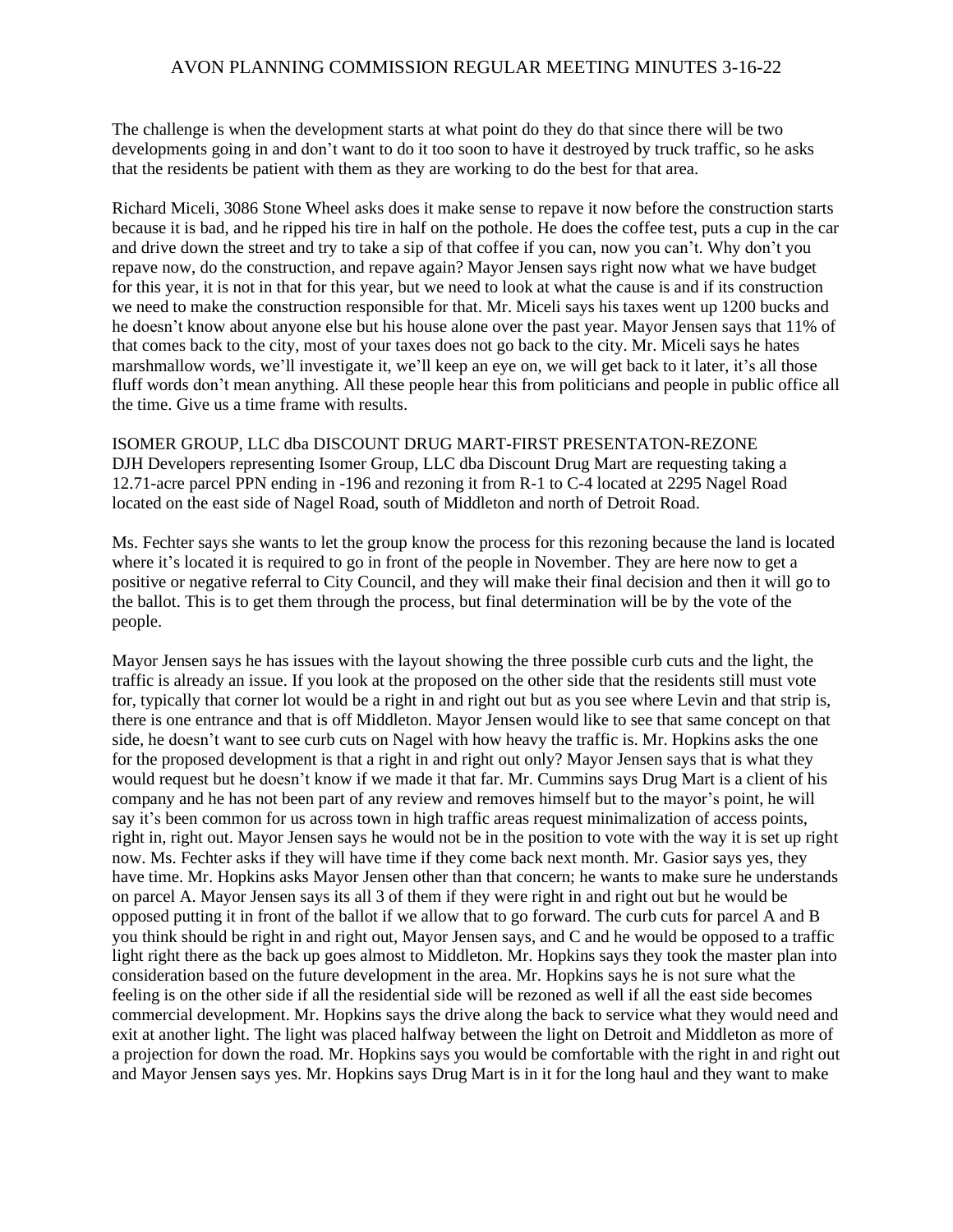sure they have the right fit for the City and them. Mayor Jensen says the big concern is with the Dunkin Donuts, they have the stacking issue that we are trying to avoid.

Chairman Witherspoon declares this First Presentation.

HAVONP LLC dba MEZQUITE-FIRST PRESENATION- SPECIAL USE PERMIT Michael Tomsik representing Mezquite is requesting approval of the site plan and the recommendation to Council to create a Special Use Permit to include an outdoor patio with seating to be located at 35846 Detroit Road.

Michael Tomsik says it's the intention of the owner to have an outdoor patio on the west and south side of the building. Ms. Fechter says this is the former IHop in Avon Commons. Mr. Tomsik says the lawn area will become a paved patio space surrounded by fencing and brick piers with string lighting and no outdoor music. Mr. Tomsik says the music will be streamed on speakers. Mrs. Witherspoon asks about the protection and bollards. Mr. Tomsik says there are bollards in the parking lot area around the sidewalk. Mr. Tomsik says they show the bollards about 4' apart and 4' tall and wants to know if that is sufficient. Ms. Fechter says she will verify with the fire marshal, but she believes its 3 feet. Mr. Tomsik asks what color; must they be yellow? Ms. Fechter says some people have them outside the fence, part of the fence or on their own. Mr. Radcliffe says the stone pier could be steel type bollard with decorative concrete and then the aluminum fencing between. Mr. Tomsik asks should they be in the pier or outside around the sidewalk in the parking area. Mayor Jensen says if it stops people from the area.

A motion was made by Mr. Malloy, seconded by Mayor Jensen to suspend the rules. The vote was: "AYES" All. The Chair declared the motion passed.

A motion was made by Mr. Malloy, seconded by Mayor Jensen to approve the site plan, and recommend to Council to create a Special Use Permit to include an outdoor patio with seating to be located at 35846 Detroit Road. The vote was: "AYES" All. The Chair declared the motion passed.

#### AVON PLAZA-FIRST PRESENTATION-FINAL DEVELOPMENT PLAN

Lynn Miggins of KS Associates representing Ryan Mann is requesting approval of the final development plan for a proposed retail development to include a 4,200 sq. ft. building and a 2,700 sq. ft. building to be located on Chester Road.

Lynn Miggins of KS Associates and Micky Mann of Avon Plaza are here tonight. Ms. Miggins says they have presented the final engineering drawings that are compliant with the general development plan. They have been through the review process; the plan remains the same with two restaurants with drive thru' s and the 3<sup>rd</sup> retailer is yet to be names. The access point was moved as requested and they believe they have complied with the requirements and are asking for final approval. Mr. Cummins says they have completed all the review and they would recommend its approval. They did move the driveway as much as possible and they have a few outstanding issues with the Utility departments and see that all happening in due course and would recommend approval. Ms. Fechter say she would agree that all comments have been addressed.

A motion was made by Mr. Malloy, seconded by Mayor Jensen to suspend the rules. The vote was: "AYES" All. The Chair declared the motion passed.

A motion was made by Mr. Malloy, seconded by Mayor Jensen to approve the final development plan for a proposed retail development to include a 4,200 sq. ft. building and a 2,700 sq. ft. building to be located on Chester Road. The vote was: "AYES" All. The Chair declared the motion passed.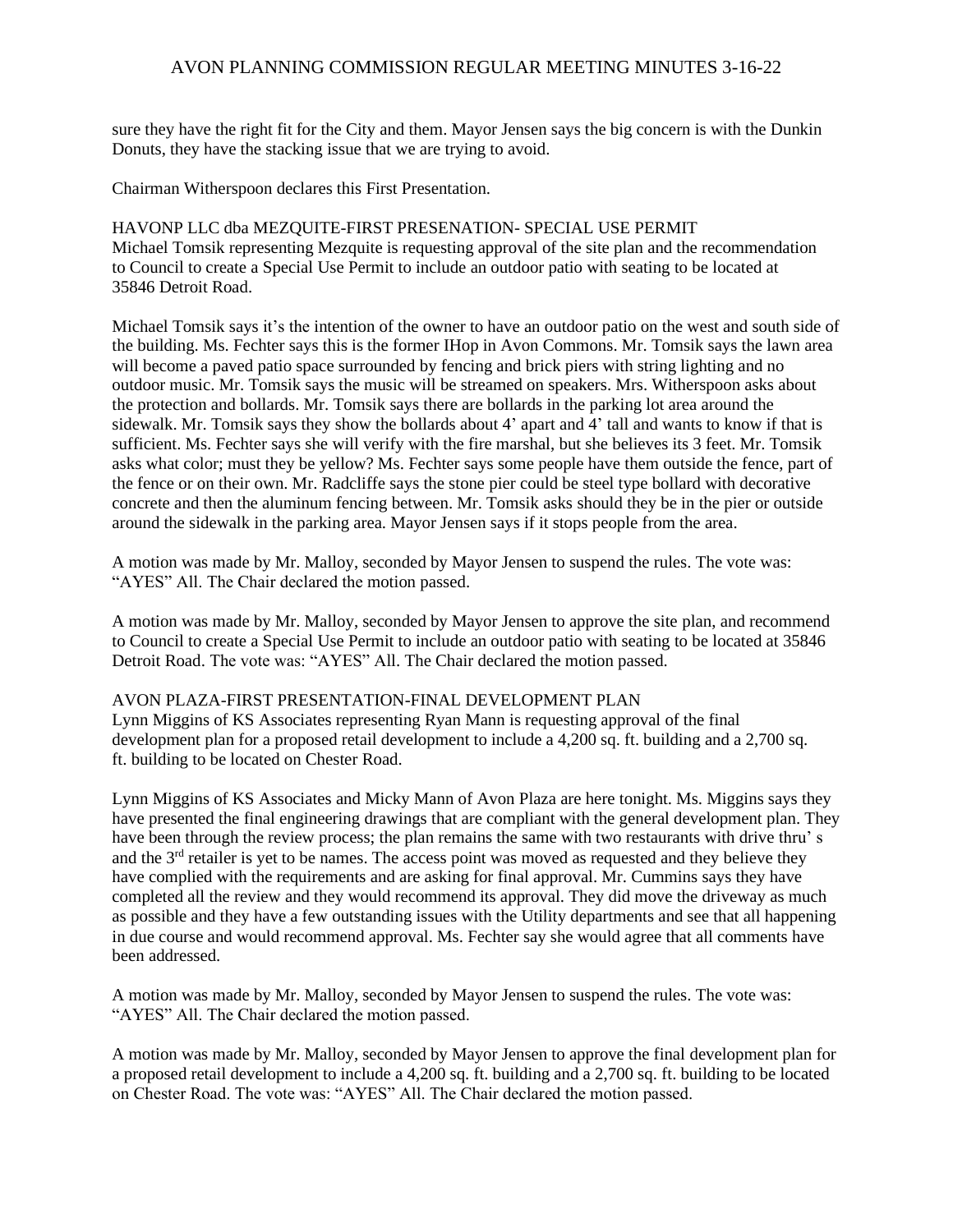## AVON PLAZA-FIRST PRESENTATION-SPECIAL USE PERMIT

Lynn Miggins of KS Associates representing Ryan Mann is requesting approval of the site plan and recommendation to Council for approval to create a Special Use Permit for Avon Plaza, LLC to include an outdoor patio for a 2,700 sq. ft. building to be located on Chester Road.

Lynn Miggins says the building on the right, Freddy's Frozen Custard is the one that is subject to this permit. The awning is a fixed structure that holds up the awning with 3 posts with fencing between the post with red bollards. There is no outside entrance to the patio, it will be done from the inside with no live music outside. Ms. Fechter says the Fire Marshall is good with the protection.

A motion was made by Mr. Malloy, seconded by Mayor Jensen to suspend the rules. The vote was: "AYES" All. The Chair declared the motion passed.

A motion was made by Mr. Malloy, seconded by Mayor Jensen to approve the site plan, and recommend to Council for approval to create a Special Use Permit for Avon Plaza, LLC to include an outdoor patio for a 2,700 sq. ft. building to be located on Chester Road. The vote was: "AYES" All. The Chair declared the motion passed.

CITY BARBEQUE, LLC-FIRST PRESENTATION-FINAL DEVELOPMENT PLAN Jeffrey Lonchor of CESO, Inc representing The Benchmark Group is requesting approval of a new 3,567 sq. ft. City Barbeque restaurant with drive-thru and outdoor patio to be located on Sublot 5 of Chester Road Development located north of Ashley Furniture.

Jeffrey Lonchor of CESO on behalf of Benchmark Group and City Barbeque to present the final development plan for out lot 5 on Chester Road. Mr. Lonchor says they are located across from Bendix, and they have one full access drive along the east side and one on the southwest corner. Site flow goes counterclockwise to accommodate the proposed drive thru, the window is on the east side with the menu board on the south side which creates a good length to stack. Mr. Lonchor says the patio is located on the west side with main entrance located northwest corner of the building. City Barbeque is known for smoked meats, and they show off their smokers on the northeast corner in a fenced in area. There are 13 stacking spaces and 50 parking spaces on site. Mr. Lonchor says they worked with Jacobs Group to come up with a layout that was agreeable to them and the city. Mr. Cummins says they have been reviewing the site plan and still have some minor outstanding engineering comments to be addressed but would request this be a contingent approval and they are looking for verification for the as built information for the storm water management basin that was constructed previously. Ms. Fechter says she would agree with Mr. Cummins as there are a few outstanding details and would recommend a contingent approval. Mr. Radcliffe asks if there is concern for the east driveway out that could back up and crossing the traffic to get back onto traffic, should that be considered a right in and right out? Mr. Cummins says that full access was part of the general development plan that was approved back in 2021 and it can exit to the south.

A motion was made by Mr. Malloy, seconded by Mayor Jensen to suspend the rules. The vote was: "AYES" All. The Chair declared the motion passed.

A motion was made by Mr. Malloy, seconded by Mayor Jensen to approve the site plan for a new 3,567 sq. ft. City Barbeque restaurant with drive-thru and outdoor patio to be located on Sublot 5 of Chester Road Development located north of Ashley Furniture. The vote was: "AYES" All. The Chair declared the motion passed.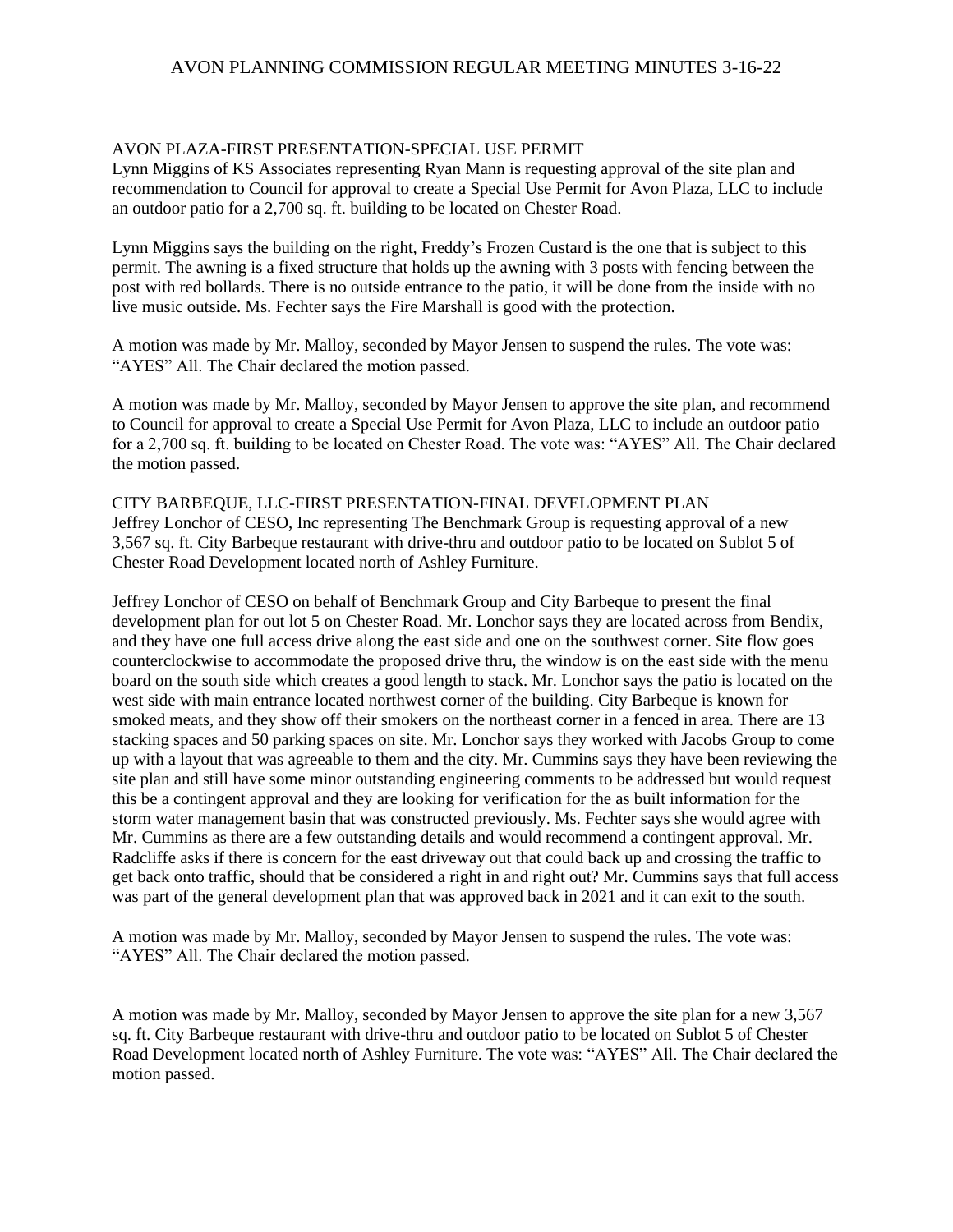## CITY BARBEQUE, LLC-FIRST PRESENTATION-SPECIAL USE PERMIT

Jeffrey Lonchor of CESO, Inc representing The Benchmark Group is requesting approval of the site plan and the recommendation to Council to create a Special Use Permit to an outdoor patio to be located on Sublot 5 of Chester Road Development located north of Ashley Furniture.

Jeffrey Lonchor says this is for the patio, it will have no live music, there will be can lights across the awning as main light source along with parking lot lights and daylight. Mr. Cummins has no comments on the patio. Ms. Fechter says they have no music on the patio and their hours of operation is 11AM to 9P.M.

A motion was made by Mr. Malloy, seconded by Mayor Jensen to suspend the rules. The vote was: "AYES" All. The Chair declared the motion passed.

A motion was made by Mr. Malloy, seconded by Mayor Jensen to approve the site plan, and recommend to Council to create a Special Use Permit to an outdoor patio to be located on Sublot 5 of Chester Road Development located north of Ashley Furniture.

# T-3 REALITY 2 -FIRST PRESENATION-FINAL DEVELOPMENT PLAN

Mike D'Andrea is requesting approval of the site plan for proposed 81,720 sq. ft. Indoor sports training facility, Phase 2 to be located north of 1965 Recreation Lane.

Craig Sanders of Freeman Building Systems says they will be building the building. Mr. Sanders says they have a request to build an 81,720 sq. ft. indoor training/sports facility to the north of the existing T3 facility. It would be a separate operation but there will be some cohesive uses in terms of the current T3. Mr. Sanders says a portion will be used with UH hospital and will provide medical services related to sports and their training. Mr. Cummins says he has been reviewing the submissions and have some outstanding comments along with several easement areas that need to be finalized and he would recommend this be a contingent approval. Ms. Fechter agrees they also need a variance, and they are scheduled to do that in April.

A motion was made by Mr. Malloy, seconded by Mayor Jensen to suspend the rules. The vote was: "AYES" All. The Chair declared the motion passed.

A motion was made by Mr. Malloy, seconded by Mayor Jensen to approve the site plan for proposed 81,720 sq. ft. Indoor sports training facility, phase 2 to be located north of 1965 Recreation Lane contingent upon final engineering, getting a variance and the City agreements and Easement documents. The vote was: "AYES" All. The Chair declared the motion passed.

AVON LOCAL SCHOOLS-FIRST PRESENTATION-FINAL DEVELOPMENT PLAN Bill Fishleigh, Director of Operations for Avon Local Schools is requesting approval of the site plan to include additional tennis courts, pickle ball courts and lighting at 37545 Detroit Road

Mr. Hodge says he doesn't expect must more traffic impact during the school day as there won't be crowds while in school. He understands about the Hunters Trail traffic, and they are working with the city to get a plan as well. On the back side of the parking lot, they are changing the lights to the led lights with downward shine. Mayor Jensen says to address why the city is partnering with the schools is they both made a commitment to do as much as they can together to help off set some of the costs. We talk about pickleball, and they can use some of the tennis courts. When you do a project together you have one here and one there and the costs rise. There is a bigger call for tennis and pickleball and it makes sense to add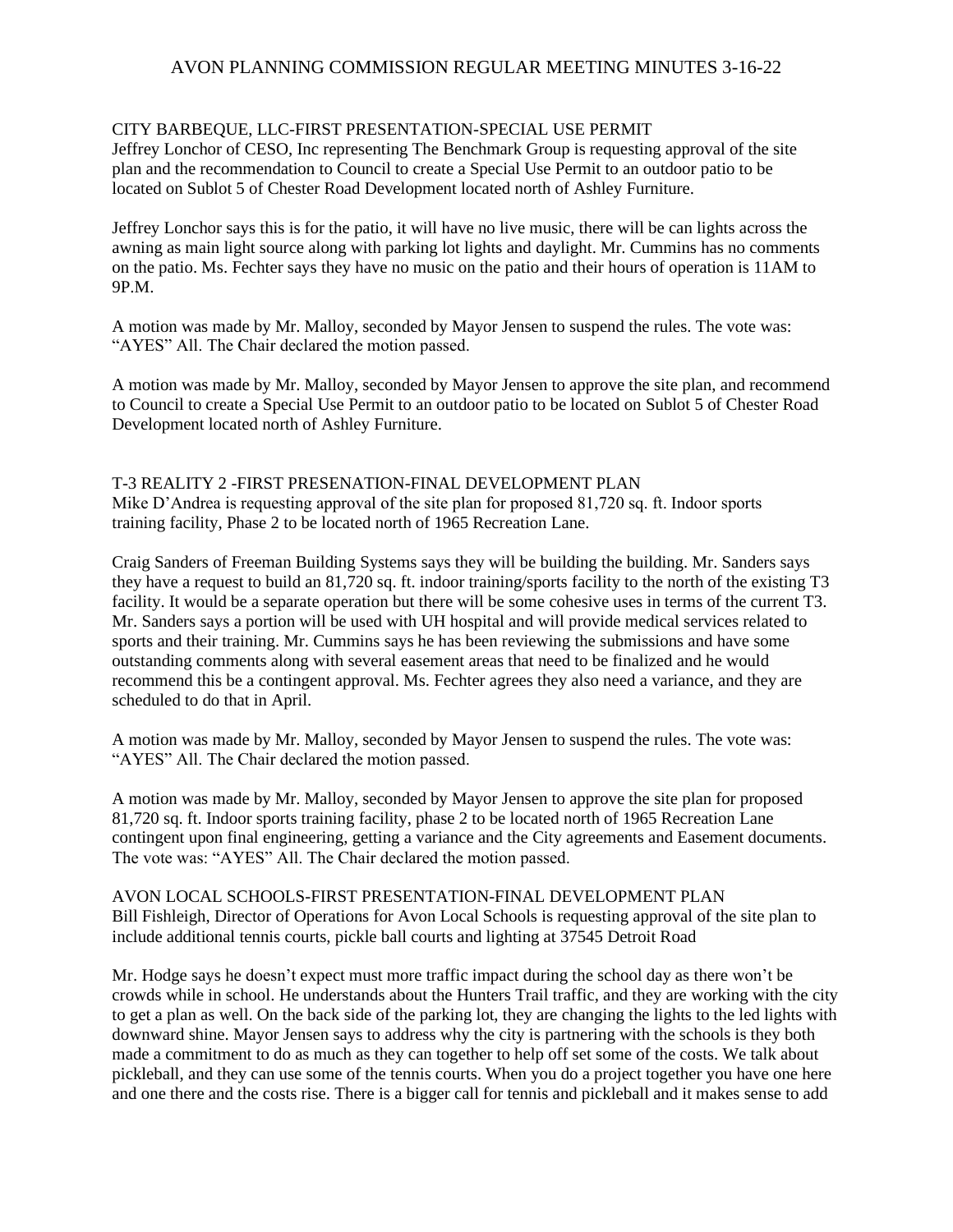where you have some already and it makes sense to partner with the schools to make it work better for everyone. Mr. Hodge to the Mayors point they will do what is necessary to get ready for construction and will take care of the maintenance of them, either way the tennis courts need to be replaced. Mr. Fitch asked during the summer months how will it be coordinated? Mr. Hodge they would coordinate with the Recreation department. Mayor Jensen says tournaments will be limited its more of an open court use and having enough allows multiple people to use the courts. Mr. Fitch asks how many courts do you need to conducted matches, is there an issue with the extra lines? Mr. Hodge says that is what they are checking on and what the rule is. If they can't have the lines, they will not be able to have matches on those courts. Mr. Hodge says they are looking to start about May  $15<sup>th</sup>$  as they don't want to affect the tennis team and want it done by the start of school in August.

A motion was made by Mr. Malloy, seconded by Mayor Jensen to suspend the rules. The vote was: "AYES" All. The Chair declared the motion passed.

A motion was made by Mr. Malloy, seconded by Mayor Jensen to approve the site plan to include additional tennis courts, pickle ball courts and lighting at 37545 Detroit Road The vote was: "AYES" All. The Chair declared the motion passed.

AVON LOCAL SCHOOLS-FIRST PRESENTATION-AMEND SPECIAL USE PERMIT Bill Fishleigh, Director of Operations for Avon Local Schools is requesting approval of the site plan and the recommendation to Council for approval to amend the Special Use Permit to include additional tennis courts, pickle ball courts and lighting at 37545 Detroit Road

Ms. Fechter asks if something should be included about the buffering. Mr. Hodge says he will sit down with them but having no leaves its hard. The new lights will make a big difference. Mayor Jensen says I think she's looking for greener and asks to work with them. Mrs. Clements asks if the lights will be on a timer? Mr. Hodge says yes, they will be. Mayor Jensen says drainage was brought up and asks if he would check on that as well.

A motion was made by Mr. Malloy, seconded by Mayor Jensen to suspend the rules. The vote was: "AYES" All. The Chair declared the motion passed.

A motion was made by Mr. Malloy, seconded by Mayor Jensen to approve the site plan, and recommend to Council for approval to amend the Special Use Permit to include additional tennis courts, pickle ball courts and lighting at 37545 Detroit Road The vote was: "AYES" All. The Chair declared the motion passed.

#### CONCORD VILLAGE-FIFTH PRESENTATION-REZONE

Jason Friedman is requesting approval and the recommendation to Council for approval of taking 7.89 acres and rezoning that from M-1 to R-3 leaving the remainder 4.20 acres M-1 for proposed Concord Village Phase 3 to be located on the north side of Chester Road.

Jason Friedman says they have made some changes since the last time they met. The unit count is 72, they added a stub street between phase 2 and proposed phase 3 to the west, they added a sidewalk on the east side, they moved the units to the south slightly to get the pond in its own location, not behind the units, they added parking in various points for guest and in the center of the property they have a dog park, open space park, a picnic area and a playground with guest parking and a traffic calming island. Mr. Friedman says to look at the north as they have a temporary cul de sac as they eventually will want to connect to that to go west to east. Mr. Friedman has agreed to donate the property to the City for future use. Mayor Jensen asks Mr. Coyne to come up on the city behalf to talk about how we got to this point. The difficult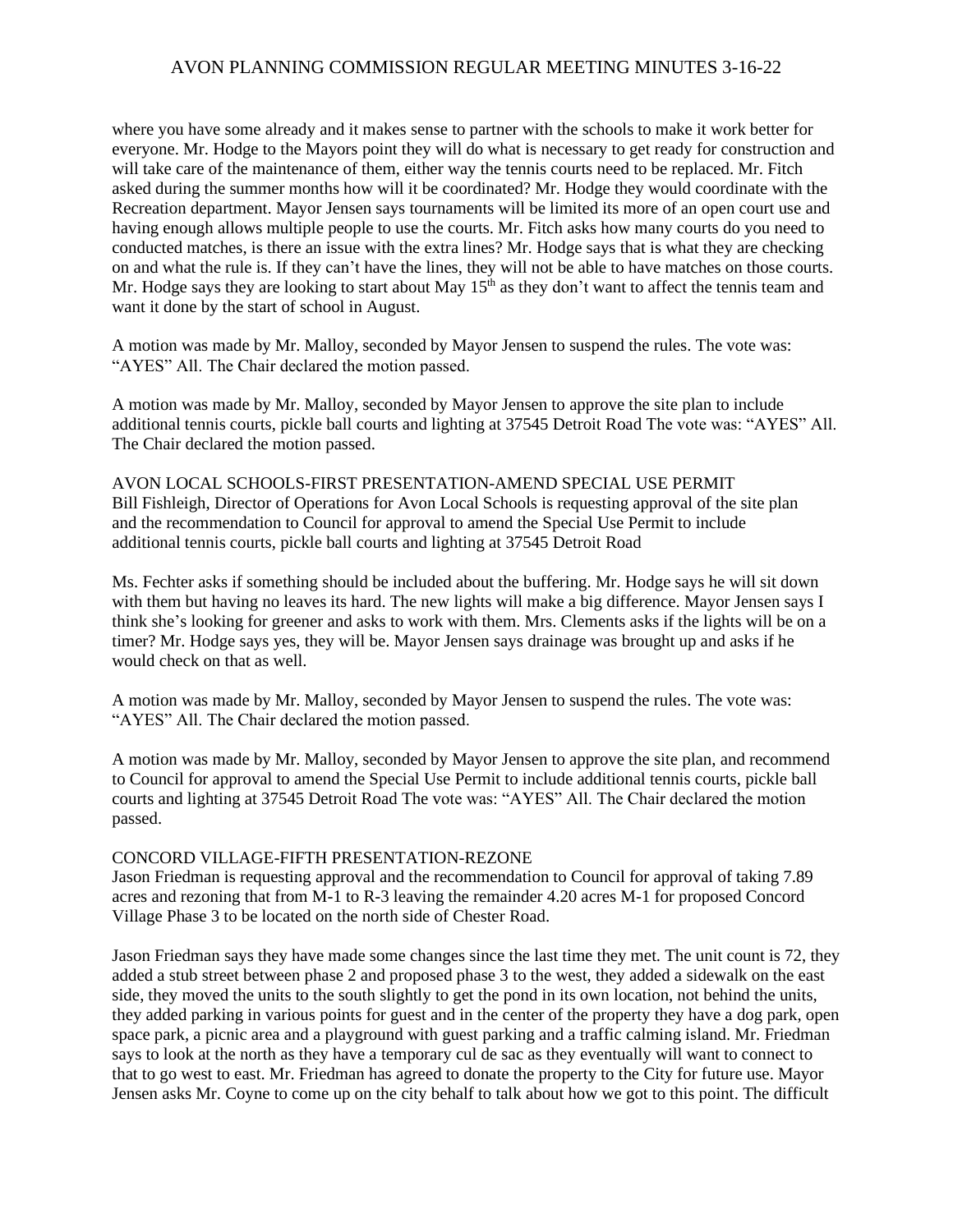part that we have is how do we stop this piece was a unique piece of property and how do connect to the next piece of property and how can we protect the city and help work to get this done and move forward. Mr. Coyne says Freeman will be an important part of the future M-1 uses, without it being in there given the development of this parcel you are at a disadvantage to the M-1 use is through a new residential subdivision. Mr. Coyne says its important for the record that this is the end of the line how this rezoning would be approved. We also added in the development agreement some of the condition that Mr. Friedman had mentioned ensuring there will be additional buffering to the west to protect them from the M-1 uses and have a nice balance. This will include mounding, buffering and a 6' high privacy fence. Mr. Coyne says we also have the stub streets include and the one is really an emergency to go into the Villages of Avon. The one mentioned by Mr. Friedman can go into the west could be connected to future R-3 development so that is consistent with the properties that front on Chester. Mr. Coyne says the M-1 to west would be served by Freeman Drive primarily and is something that should be planned and developed going forward with some of those property owners. Mr. Coyne says Mr. Friedman is also donating a total of 4.2 acres inclusive of Freeman to the north of the development. He continues to say the retention pond is being done pursuant to Mr. Cummins review as well and the goal is making sure this is the end of the line for the rezoning for the northern properties that front on Chester and start to plan for Freeman to allow those properties to be developed for the M-1 uses. Mayor Jensen says since you worked on this for us do you think it puts us in a strong position to be willing to defend that because sometimes, we do something and then you go to defend it. Mr. Coyne says with the record in place and the properties to the west don't have the kind of development that is in this parcel that is existing. Mr. Coyne says the development agreement should be part of the rezoning ordinance as well and will be filed so it runs with the land so you can always go back to it if this developer or if something happens with the builder that will be retained that they will be bound by this agreement. Mayor Jensen says Planning Commission is recommending this, Council would go ahead and make sure all that is in plan. Mr. Coyne says yes, Council will approve the developer's agreement and it will govern the property going forward. Gives additional security for the city to make sure it gets developed as presented by the developer.

A motion was made by Mr. Malloy, seconded by Mayor Jensen to approve taking 7.89 acres and rezoning that from M-1 to R-3 leaving the remainder 4.20 acres M-1 for proposed Concord Village Phase 3 to be located on the north side of Chester Road pursuant to the developer's agreement. The vote was: "AYES" All. The Chair declared the motion passed.

CONCORD VILLAGE-FIFTH PRESENTATION-AMEND GENERAL DEVELOPMENT PLAN Jason Friedman is requesting approval of amending the General Development plan for Concord Village to include Phase 3, 72 new units to be located on the north side of Chester Road.

A motion was made by Mr. Malloy, seconded by Mayor Jensen to approve amending the General Development plan for Concord Village to include Phase 3, 72 new units to be located on the north side of Chester Road. The vote was: "AYES" All. The Chair declared the motion passed

## FIELDSTONE LANDING SUBDIVISION-FIRST PRESENTATION-AMEND PRELIMINARY PLAT

Chuck Szucs of Polaris Engineering is requesting approval of the amended Preliminary Plat for Fieldstone Subdivision to include 44 new single-family homes to be located north of Schwartz Road, west of Stone Wheel Run Street.

Jim Gamellia says his engineer is still working to put a bend in the street to house some additional storm water management on the site. Mr. Cummins says this change was made to reflect the bends in the street as noted, they had moved a basin out of the back yards on the west side and he has no additional comments and would recommend consideration for approval. Mr. Cummins says its ongoing process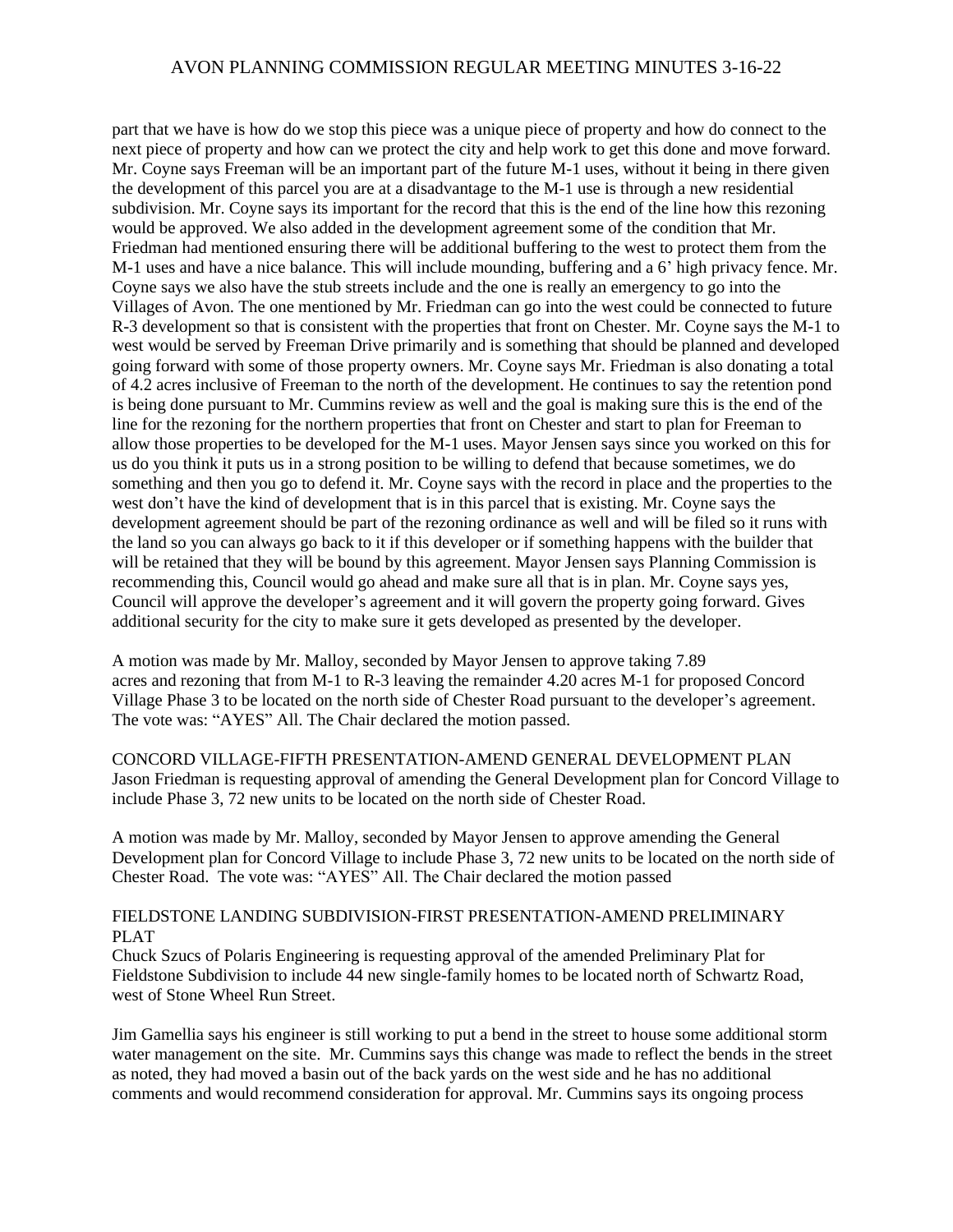going through the review of the final engineering for the subdivision. Mrs. Witherspoon asks if this would be contingent upon final approval? Mr. Cummins says the preliminary plat will stand on its own and when they come back, they will be through the review process. Mr. Radcliffe asks if its 44 or 42 homes. Mayor Jensen asks that Mr. Gamellia to contact the couple residents with issues before they come back next month.

A motion was made by Mr. Malloy, seconded by Mayor Jensen to suspend the rules. The vote was: "AYES" All. The Chair declared the motion passed.

A motion was made by Mr. Malloy, seconded by Mayor Jensen to approve the amended Preliminary Plat for Fieldstone Subdivision to include 42 new single-family homes to be located north of Schwartz Road, west of Stone Wheel Run Street. The vote was: "AYES" All. The Chair declared the motion passed.

FIELDSTONE LANDING SUBDIVISION-SECOND PRESENTATION-FINAL PLAT Chuck Szucs of Polaris Engineering is requesting approval of the final plat and the recommendation to Council to create a Subdivider's Agreement for a 42 new single family home subdivision to be located north of Schwartz Road, west of Stone Wheel Run Street.

Deleted from the agenda at Planning Coordinator request.

#### GRANDE ESPLANADE-FIRST PRESENTATION-FINAL PLAT

Vince Bobkovich of Euthenics requesting approval of the Final Plat and the recommendation to Council to create a Subdivider's Agreement for Grande Esplanade, a 37-home subdivision located on the east side of Nagel Road, north of Mills approved Preliminary Plat 10.21.21 with sanitary connection along Nagel Road.

Vince Bobkovich says this plan has preliminary approval and this is the one we are going with; they are not connecting into Red Tail, and they are taking the sanitary down Nagel Road to Lyons Gate and will connect into that manhole. They got comments from engineer and are working on those now and will be taken care of no problem. The one big issue is the north property drainage and want to discuss more about that today. Pete Restivo says they are talking about the northwest corner where there is a 2x2 inlet that was installed by Carnegie 23 years ago to manage the storm water. Mr. Restivo says they would like to invite someone out the site for a site visit, you would see what drainage was established and what drainage was interrupted. Mr. Restivo say whatever the damage is done, it's been done, the simple answer is to correct during construction and the as built plans will handle the amount of drainage that is of concern to all parties. Mr. Cummins says he will follow direction of the Law Director and the Administration. Mr. Cummins spelled out the issues in his letter of long-term maintenance, but he will follow the lead of the administration. Mr. Cummins says plans were submitted today and asks for a full set of plans.

Ms. Fechter recommends this be first presentation. Mayor Jensen asks Mr. Gasior if the request made can be done and he says that's fine.

Chairman Witherspoon declares this first presentation.

#### NAGEL FARMS SUBDIVISION-FIRST PRESENTATION-FINAL PLAT

Tom Kuluris of Liberty Development is requesting approval of the final plat and the recommendation to Council to create a Subdividers Agreement for a 38 new single-family home subdivision to be located north of Detroit Road, east of Nagel Road off Middleton.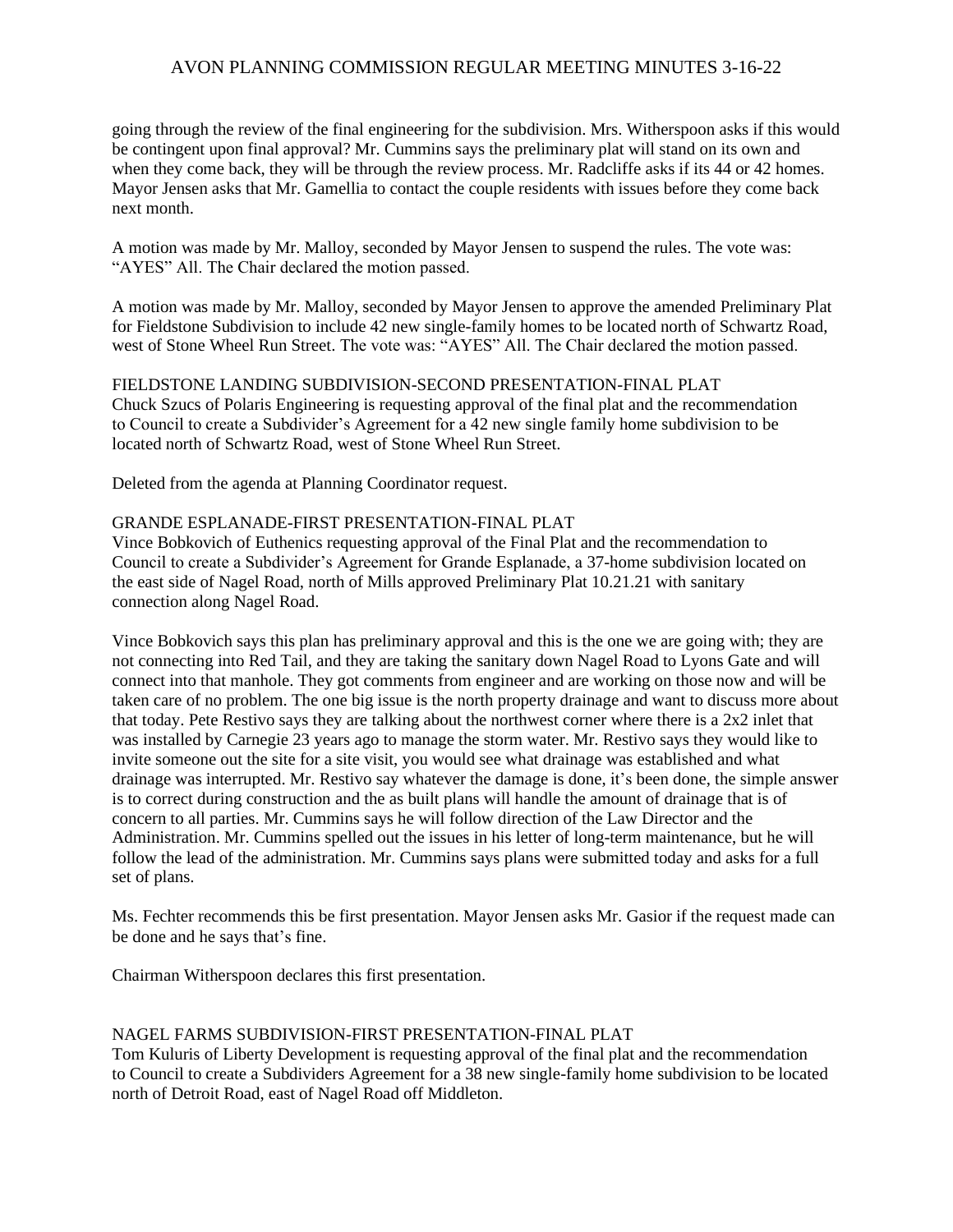Deleted from the agenda at Planning Coordinator request.

RED TAIL SUBDIVISION NO. 17-FIRST PRESENTATION-AMEND PRELIMINARY PLAT Jim Saylor or Reitz Engineering representing Carnegie Residential Development Corporation is requesting approval of the amended Preliminary Plat for Red Tail Subdivision No. 17 to include 19 new single-family home subdivision to be located east of St. Theresa off Reserve Way @ St Andrews.

Deleted from the agenda at Planning Coordinator request.

RED TAIL SUBDIVISION NO. 17-FIRST PRESENTATION-FINAL PLAT Jim Saylor or Reitz Engineering representing Carnegie Residential Development Corporation is requesting approval of the final plat and the recommendation to Council to create a Subdivider's Agreement for a 19 new single-family home subdivision to be located east of St. Theresa off Reserve Way @ St Andrews.

Deleted from the agenda at Planning Coordinator request.

REFERRAL TO COUNCIL-FIRST PRESENTATION-AMEND PLANNING AND ZONING CODE Per Article, VII, Planning Commission (D) Mandatory Referral of the Charter, Avon Planning Commission is recommending Council approval to the Ordinance amending The City of Avon, Ohio Section 1264.04e Area and Density Regulations.

Ms. Fechter says there have been conversations with Mr. Gasior and Mr. Coyne in possibly adjusting the density from a 10 unit per acre to 8 units. Mr. Gasior says there were some internal discussions and present this tonight to give people an idea of what we are thinking. Mr. Gasior says reducing the density in R-3 could save a couple units per acre which could be significant. Ms. Fechter asks if we are also reducing the density for senior housing. Mr. Gasior says yes because its all under that section of the code. Mr. Coyne says when you look at this size of the units, they have a minimum first floor square footage of 1000 feet so if its 10 units per acre you can get substantial structures going up 3 stories with very little green space and setback. Mr. Coyne says they were able to add sidewalks with the prior development. He continues to say reducing from 10 to 8 you will still get a good development but will add more green space and attractive features, so these developments look good in 25 years. Mr. Coyne says there are no sidewalks in the first phase, they are very tight, and the location of the basin is in the middle and hopefully all the engineering they have done they won't have any issues with this last phase. Mr. Coyne says this has been a topic in other cities as the density can become an issue. Mr. Fitch says the one we have now are we getting the 10 units? Mr. Coyne says they did reduce the density and they did not want to go below the 72 and we were concerned about the basin being behind and they were able to engineer that to make it better and not lose any units and maintain the green space. Mr. Fitch says that would be better in his opinion, his thought after last meeting was there bought in June, there must have been a reason he bought that. Its like you buy a car and then after you want to go back and have heated seats and everything else, but you knew what they were buying at that time, they would have known what was offered. Mr. Coyne says as it relates to the mayor's comment during the presentation about the future rezoning, he thinks Freeman is going to be an important part of that equation as you look to doing that you can attract M-1 users and not have as much of the concern they need access Chester. Mr. Gasior says we need to look at the minimum acreage for the congregate care acreage to help eliminate the strain on the emergency services. Mr. Coyne says they are looking to change that as well with limitation on locations and acreage. Mr. Radcliffe asks are their other things we can look at to strengthen to add sidewalks and adding additional green space. Mr. Coyne says if lower the density you can add more